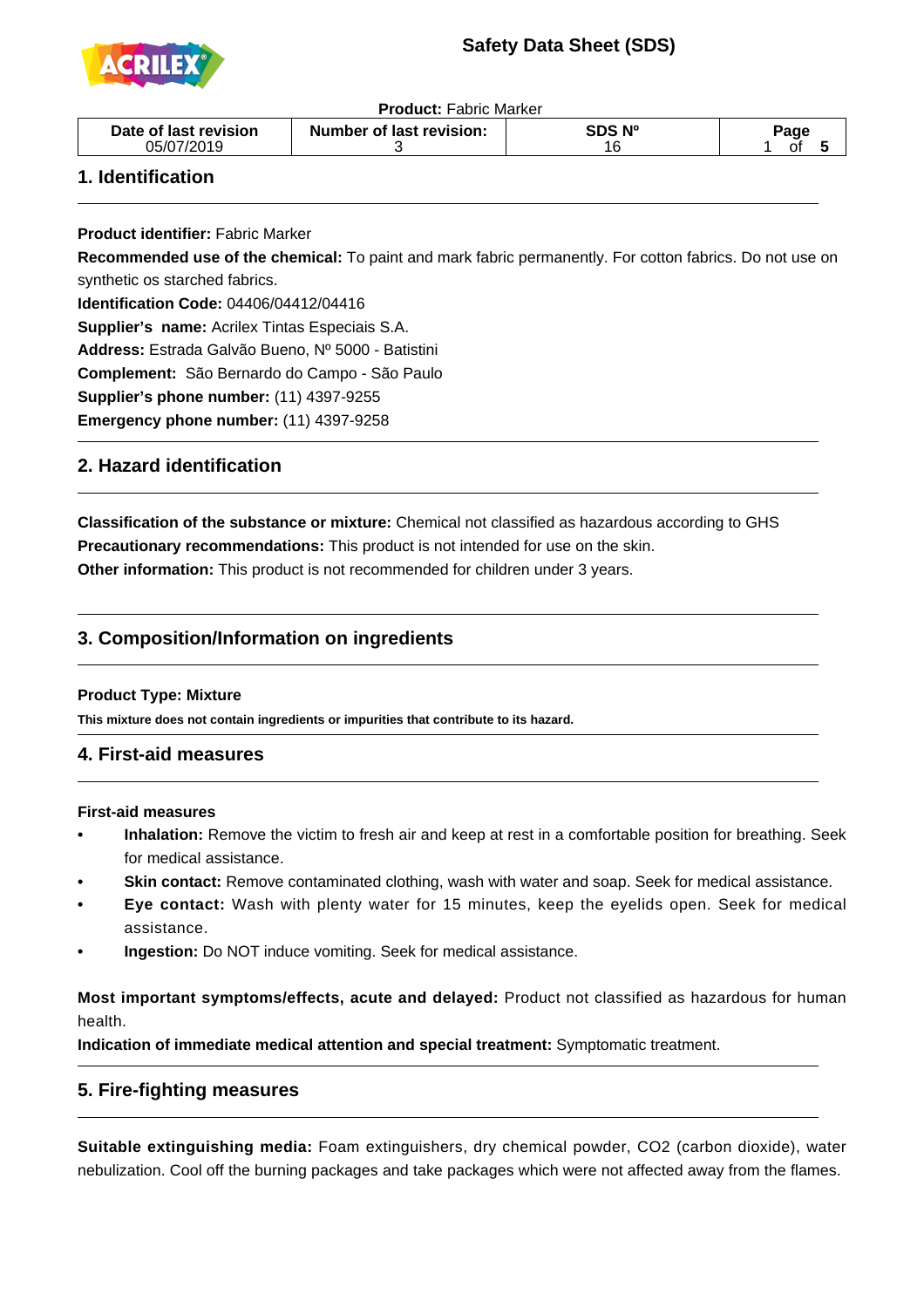# **Safety Data Sheet (SDS)**



 $\overline{a}$ 

-

**Product:** Fabric Marker

| Date of last revision | Number of last revision: | SDS Nº | aqe |
|-----------------------|--------------------------|--------|-----|
| 05/07/2019            |                          | 16     | ωı  |

**Unsuitable extinguishing media:** Direct water jet.

**Specific hazards arising from the chemical:** It may release toxic gases during the burning. **Special protective actions for fire-fighters:** Use self-contained clothing and adequate protection.

## **6. Accidental release measures**

**Personal precautions, protective equipment and emergency procedures**

- For non-emergency personnel: Personal protective equipment.
- **• For emergency responders:** Personal protective equipment.

**Environmental precautions:** Shut off leak if possible, avoid contamination of rivers, lakes and water sources by preventing the flow of material into water streams, pipelines and water facilities.

**Methods and materials for containment:** Absorb with soil or other absorbent material.

**Area isolation:** Keep unauthorized persons away from the area.

**Methods and materials for cleaning up:** The cleaning of the place should be made with water and mild detergent. Collect the material in metallic / plastic drums and in good conditions. Disposal must be performed according to the local legislation in force.

### **7. Handling and storage**

#### **Precautions for safe handling**

- **Prevention of workers exposure:** Handle in accordance with established safety standards. Use personal protective equipment.
- **Fire and explosion: Non flammable**
- **•** Precautions for safe handling: Use appropriate personal protective equipment. Avoid contact with skin, eyes and mucous membranes. Handle the product in a cool and well ventilated place. Do not reuse the package. Do not smoke, eat or drink in the product handling area.
- **• Hygiene measures**
	- **•** Suitable: Wash your hands before eating, drinking or using the toilet. Contaminated clothes should be changed and washed before reuse.
	- **Unsuitable:** Do not eat, drink or smoke during the product handling.

#### **Conditions for safe storage**

- **Conditions for safe storage:** Store the product in cool, dry and ventilated areas away from heat, ignition sources, food and oxidizing agents. Keep packages always closed.
- **• Conditions to avoid including incompatibilities:** Avoid wet areas, outdoor, and without ventilation. Do not store the product with explosive materials, flammable gases and/or toxic, oxidizing substances, corrosive, organic peroxides, spontaneous combustion materials and radioactive Conditions to avoid, including materials.
- **Packaging materials** 
	- **Suitable:** Metallic drums coated internally with varnish and/or plastic containers.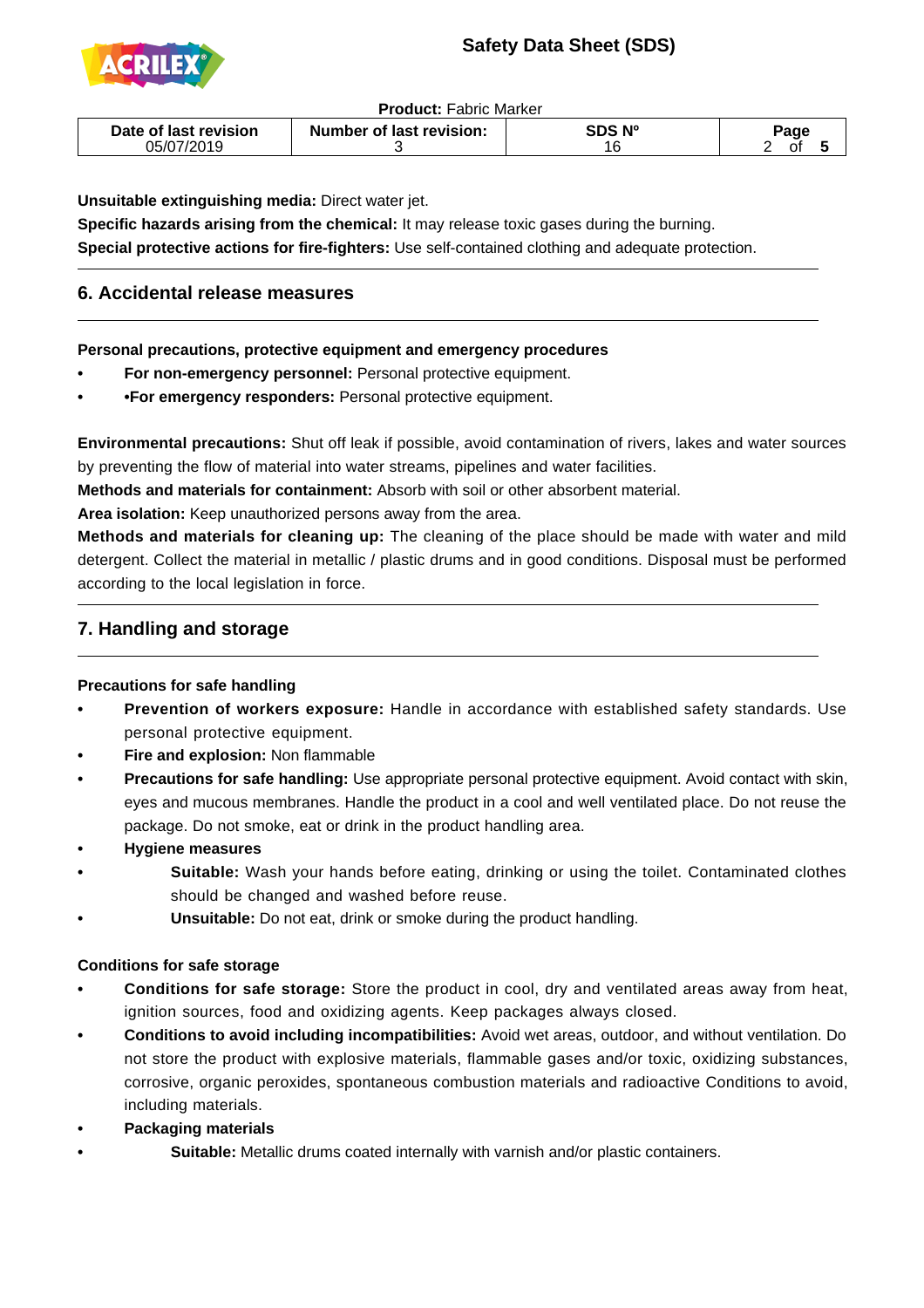

**Product:** Fabric Marker

| Date of last revision | <b>Number of last revision:</b> | `DS Nº | ാage |
|-----------------------|---------------------------------|--------|------|
| 05/07/2019            |                                 | 16     | οt   |

**Unsuitable: Not Available.** 

**Other information:** Not Available.

#### **8. Exposure controls/personal protection**

#### **Control parameters**

 $\overline{a}$ 

- **Occupational exposure limits: Not Available.**
- **• Biological indicators values:** Not Available.
- **Other limits and values: Not Available.**

**Appropriate engineering controls:** Maintain adequate ventilation. Keep emergency shower and eye shower close to workplaces.

**Individual protection measures, such as personal protective equipment**

- **• Eye/face protection:** Safety glasses for chemical products.
- **Skin protection:** Gloves, PVC apron and closed shoes according to working conditions.
- **Respiratory protection:** Mask with chemical filter for organic vapor protection.
- **Hands protection:** PVC gloves or others resistant to organic solvents.
- **• Thermal hazards:** Not available.

**Other information:** Not Available.

#### **9. Physical and chemical properties**

 **• Appearance**

-

 **Physical state:** Liquid.**; Form:** Liquid**; Color:** Several (as in the Catalogue).

- **Odour: Typical.**
- **• Odour threshold:** Not available.
- **• pH:** 8,00 9,00
- **Melting point/freezing point: Not available.**
- **• Initial boiling point:** Not available.
- **• Boiling range:** Not available.
- **• Flash point:** > 100 °C Test: (closed cup)
- **• Evaporation rate:** Not available.
- **Flammability (solid, gas): Not available.**
- **• Lower flammability or explosive limits:** Not available.
- **• Upper flammability or explosive limits:** Not available.
- **Vapour pressure: Not available.**
- **Vapour density: Not available.**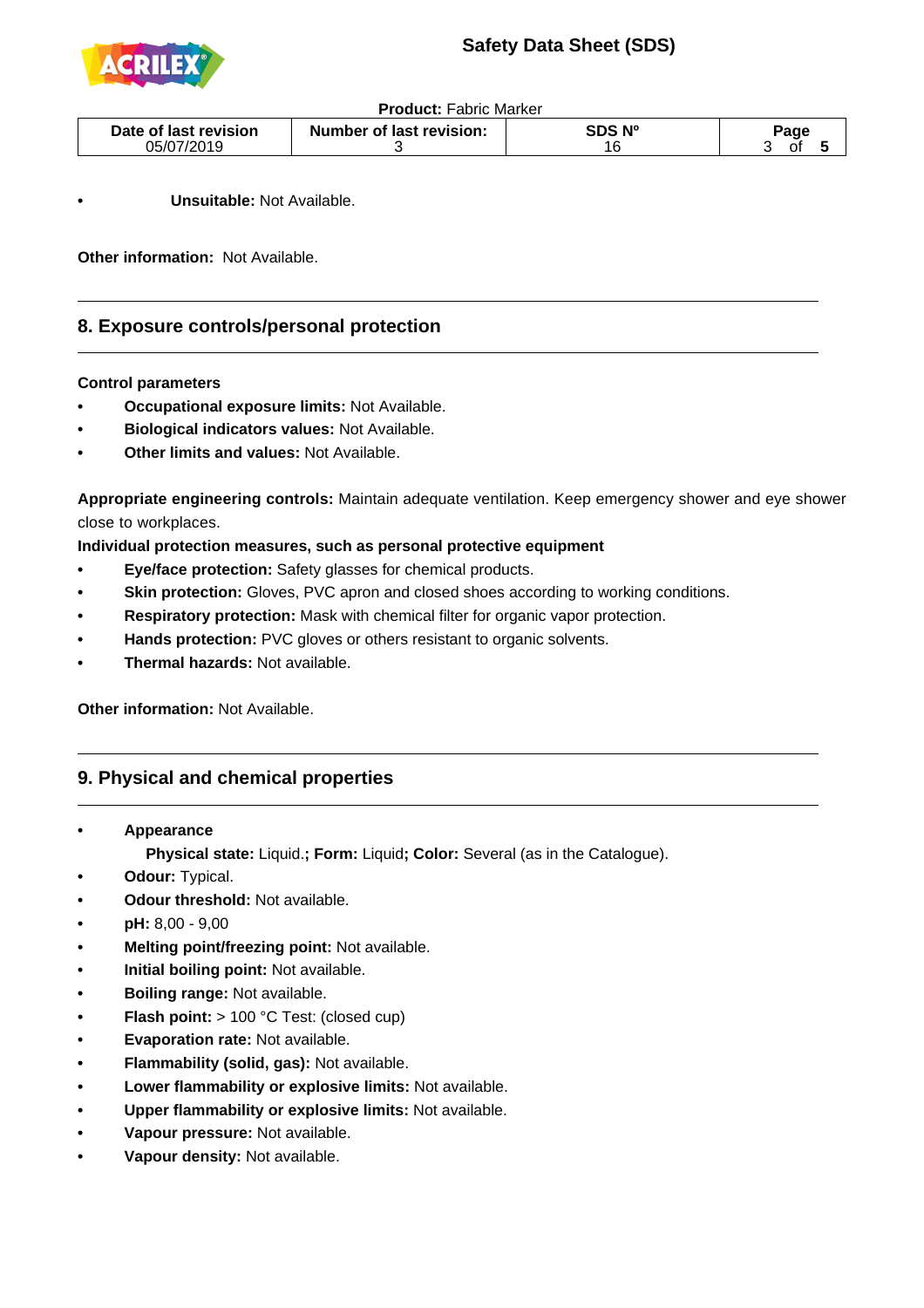# **Safety Data Sheet (SDS)**



#### **Product:** Fabric Marker

| Date of last revision | <b>Number of last revision:</b> | SDS Nº | ാage |
|-----------------------|---------------------------------|--------|------|
| 05/07/2019            |                                 | 16     | ^1   |

- **Relative density: 1,040 1,080 g/cm<sup>3</sup>**
- **Solubility(ies):** water-soluble.
- **Partition coefficient: n-octanol/water: Not available.**
- **Auto-ignition temperature:** Not available.
- **Decomposition temperature:** Not available.
- **Viscosity: 10 11 seconds CF4**
- **Additional information:** Information about the ink used in the pen.

### **10. Stability and reactivity**

 $\overline{a}$ 

-

1

j

**Chemical stability:** Stable in normal conditions of storage and handling. **Reactivity:** Not available.

**Possibility of hazardous reactions:** None, when the product is stored, handled and processed correctly. **Conditions to avoid:** Exposure to high temperatures for prolonged periods may cause changes in the product. **Incompatible materials:** Not available.

**Hazardous decomposition products:** Can release toxic gases during firing.

## **11. Toxicological information**

**Acute toxicity:** The product is not classified for this hazard according to GHS. **Skin corrosion/irritation:** The product is not classified for this hazard according to GHS. **Serious eye damage/irritation:** The product is not classified for this hazard according to GHS. **Respiratory or skin sensitization:** The product is not classified for this hazard according to GHS. **Germ cell mutagenicity:** The product is not classified for this hazard according to GHS. **Carcinogenicity:** The product is not classified for this hazard according to GHS. **Reproductive toxicity:** The product is not classified for this hazard according to GHS. **STOT-single exposure:** The product is not classified for this hazard according to GHS. **STOT-repeated exposure:** The product is not classified for this hazard according to GHS. **Aspiration hazard:** The product is not classified for this hazard according to GHS. **Additional information:** Not available.

## **12. Ecological information**

**Toxicity:** The product is not classified for this hazard according to GHS.

**Persistence and degradability:** Not available.

**Bio accumulative potential:** Not available.

**Mobility in soil:** Not available.

**Other adverse effects:** Product miscible in water. Avoid contamination of rivers, lakes and water sources preventing the flow of material into waterways, pipelines and galleries.